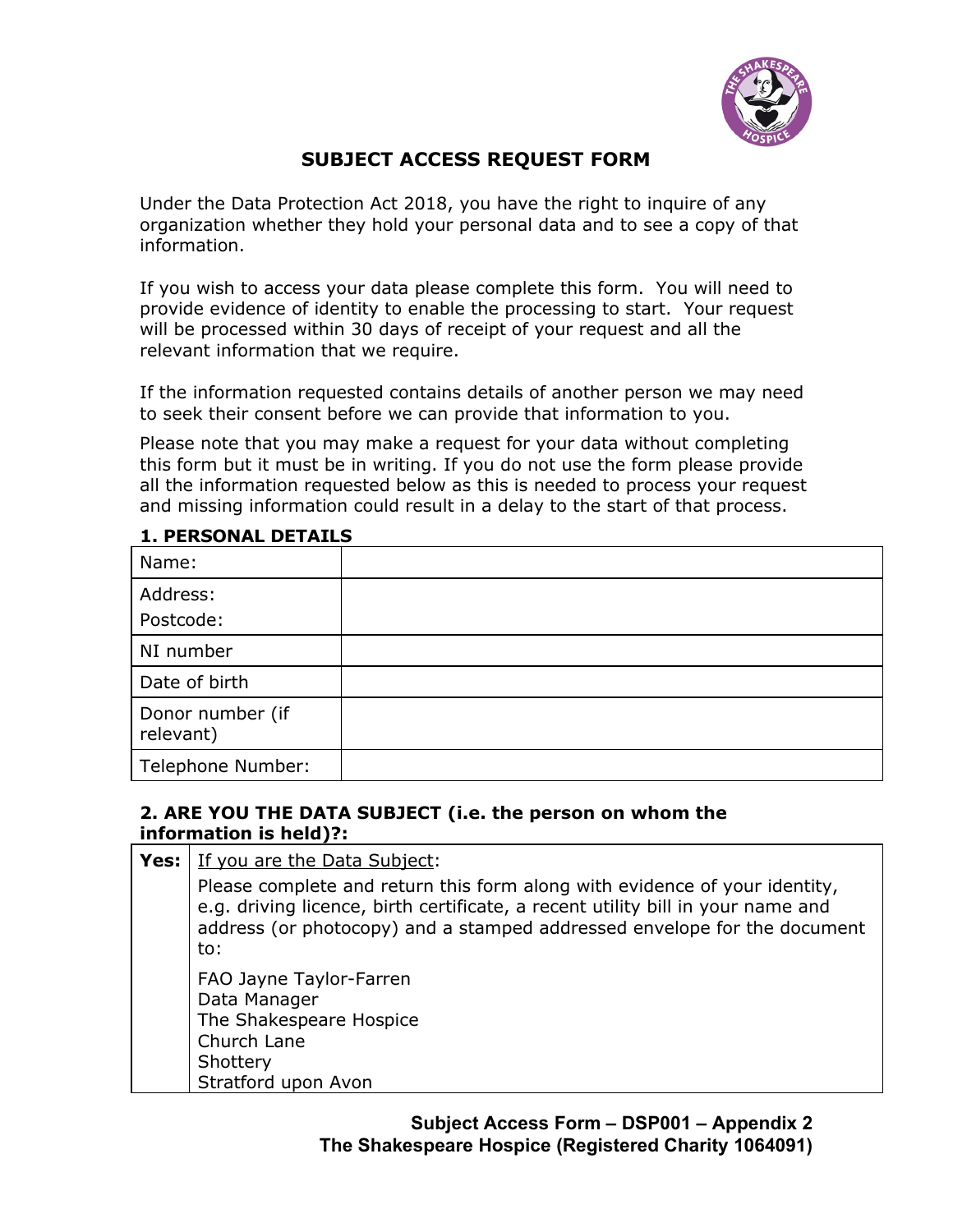

|     | <b>CV37 9UL</b>                                                                                                                                     |
|-----|-----------------------------------------------------------------------------------------------------------------------------------------------------|
|     | (Please go to question 5)                                                                                                                           |
| No: | Are you acting on behalf of the Data Subject with their written authority? If<br>SO:                                                                |
|     | Please complete and return this form along with the written and signed<br>authority of the data subject to the Data Protection Officer named above. |
|     | Please complete all the following questions)                                                                                                        |

#### **3. DETAILS OF THE DATA SUBJECT (if different to those given in question 1)**

| Name:                         |  |
|-------------------------------|--|
| Address:                      |  |
| Postcode:                     |  |
| NI number                     |  |
| Date of birth                 |  |
| Donor number (if<br>relevant) |  |

4. RELATIONSHIP TO DATA SUBJECT (Please briefly describe your relationship with the Data Subject that leads you to make this request for information, e.g. Legal Advisor, Spouse, etc. Please provide supporting evidence.)

**5. INFORMATION REQUIRED:** (Please be as specific as you can in describing the information you would like to obtain, together with any other relevant information. This will help us to identify the information you require. For example, "Clinical or donation information between 2004 and 2006")

### **DECLARATION**

I certify that the information given on this application form is true and that any attempt to mislead, may result in legal proceedings against me. I understand that it

> **Subject Access Form – DSP001 – Appendix 2 The Shakespeare Hospice (Registered Charity 1064091)**